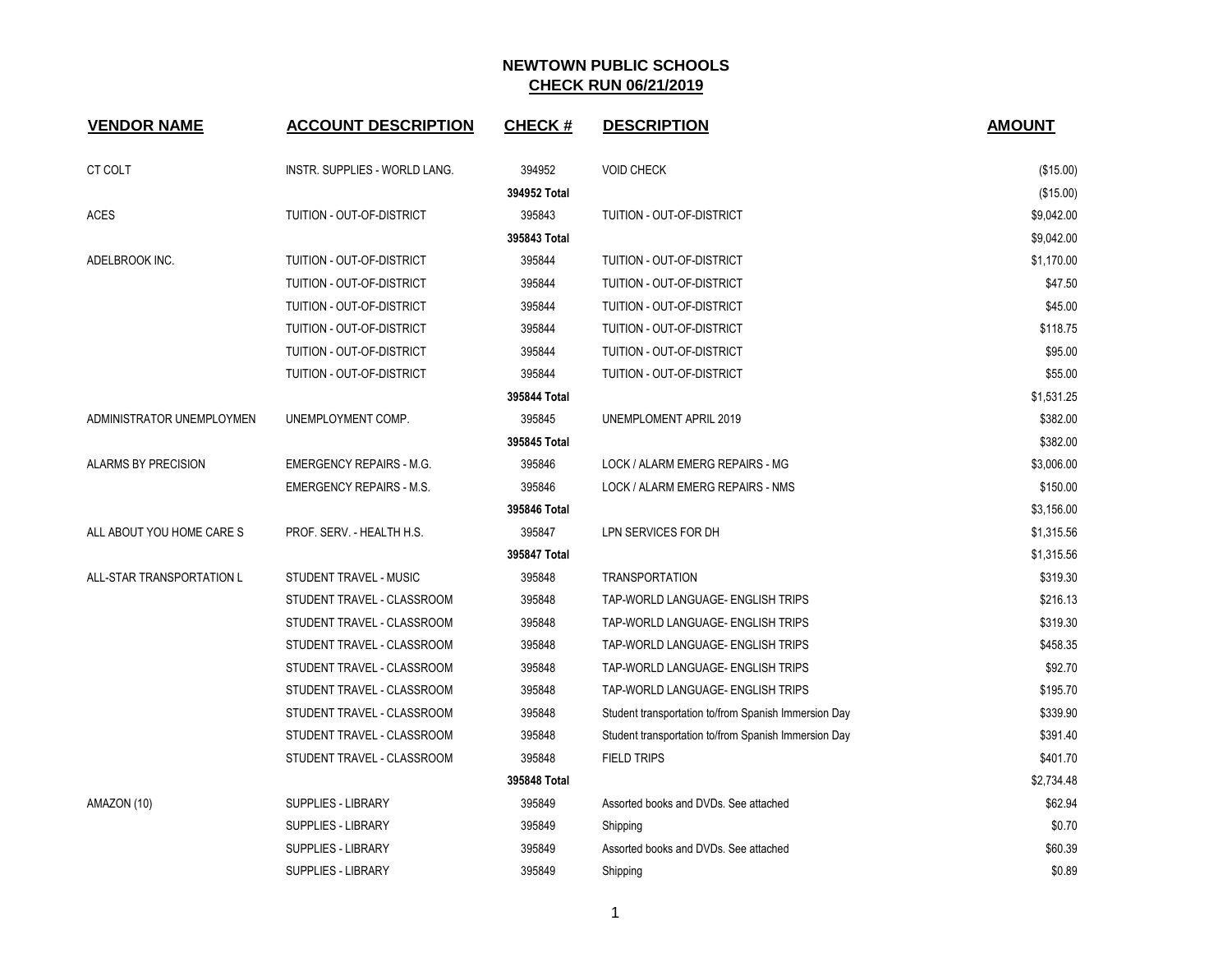| <b>VENDOR NAME</b> | <b>ACCOUNT DESCRIPTION</b>         | <b>CHECK#</b> | <b>DESCRIPTION</b>                    | <b>AMOUNT</b> |
|--------------------|------------------------------------|---------------|---------------------------------------|---------------|
| AMAZON (10)        | <b>SUPPLIES - LIBRARY</b>          | 395849        | Assorted books and DVDs. See attached | \$89.56       |
|                    | SUPPLIES - LIBRARY                 | 395849        | Assorted books and DVDs. See attached | \$7.43        |
|                    | <b>SUPPLIES - LIBRARY</b>          | 395849        | Shipping                              | \$6.81        |
|                    | <b>SUPPLIES - LIBRARY</b>          | 395849        | Assorted books and DVDs. See attached | \$5.98        |
|                    | <b>SUPPLIES - LIBRARY</b>          | 395849        | Shipping                              | \$0.38        |
|                    | <b>SUPPLIES - LIBRARY</b>          | 395849        | Assorted books and DVDs. See attached | \$9.75        |
|                    | <b>SUPPLIES - LIBRARY</b>          | 395849        | Shipping                              | \$0.62        |
|                    | <b>SUPPLIES - LIBRARY</b>          | 395849        | Assorted books and DVDs. See attached | \$90.20       |
|                    | <b>SUPPLIES - LIBRARY</b>          | 395849        | Shipping                              | \$1.76        |
|                    | SUPPLIES - LIBRARY                 | 395849        | Assorted books and DVDs. See attached | \$5.00        |
|                    | <b>SUPPLIES - LIBRARY</b>          | 395849        | Shipping                              | \$4.56        |
|                    | <b>SUPPLIES - LIBRARY</b>          | 395849        | Assorted books and DVDs. See attached | \$43.08       |
|                    | <b>SUPPLIES - LIBRARY</b>          | 395849        | Shipping                              | \$1.18        |
|                    | <b>SUPPLIES - LIBRARY</b>          | 395849        | Assorted books and DVDs. See attached | \$78.61       |
|                    | <b>SUPPLIES - LIBRARY</b>          | 395849        | Shipping                              | \$1.64        |
|                    |                                    | 395849 Total  |                                       | \$471.48      |
| AMAZON (9)         | INSTR. SUPPLIES - CLASSROOM        | 395850        | <b>NICE</b>                           | \$25.00       |
|                    | INSTR. SUPPLIES - CLASSROOM        | 395850        | <b>UPDATE</b>                         | \$29.99       |
|                    | INSTR. SUPPLIES - CLASSROOM        | 395850        | <b>NICE</b>                           | \$142.37      |
|                    | <b>INSTR. SUPPLIES - CLASSROOM</b> | 395850        | <b>YEARBOOK</b>                       | (\$56.97)     |
|                    | INSTR. SUPPLIES - CLASSROOM        | 395850        | <b>CT STEM GRANT</b>                  | \$27.80       |
|                    | INSTR. SUPPLIES - CLASSROOM        | 395850        | <b>UPDATE</b>                         | \$347.40      |
|                    | INSTR. SUPPLIES - CLASSROOM        | 395850        | <b>GREENHOUSE</b>                     | \$32.58       |
|                    | INSTR. SUPPLIES - CLASSROOM        | 395850        | TEC CLUB                              | \$111.86      |
|                    | INSTR. SUPPLIES - CLASSROOM        | 395850        | TEC CLUB                              | \$145.99      |
|                    | INSTR. SUPPLIES - CLASSROOM        | 395850        | <b>HEMMA</b>                          | \$41.17       |
|                    | <b>INSTR. SUPPLIES - CLASSROOM</b> | 395850        | <b>NEWTEK</b>                         | \$40.00       |
|                    | INSTR. SUPPLIES - CLASSROOM        | 395850        | <b>TECHCLUB</b>                       | \$80.83       |
|                    | INSTR. SUPPLIES - CLASSROOM        | 395850        | <b>GREENHOUSE</b>                     | \$91.41       |
|                    | INSTR. SUPPLIES - CLASSROOM        | 395850        | <b>YEARBOOK</b>                       | \$109.99      |
|                    | INSTR. SUPPLIES - CLASSROOM        | 395850        | <b>TECHCLUB</b>                       | \$12.59       |
|                    | INSTR. SUPPLIES - CLASSROOM        | 395850        | <b>SCIENCE</b>                        | \$55.38       |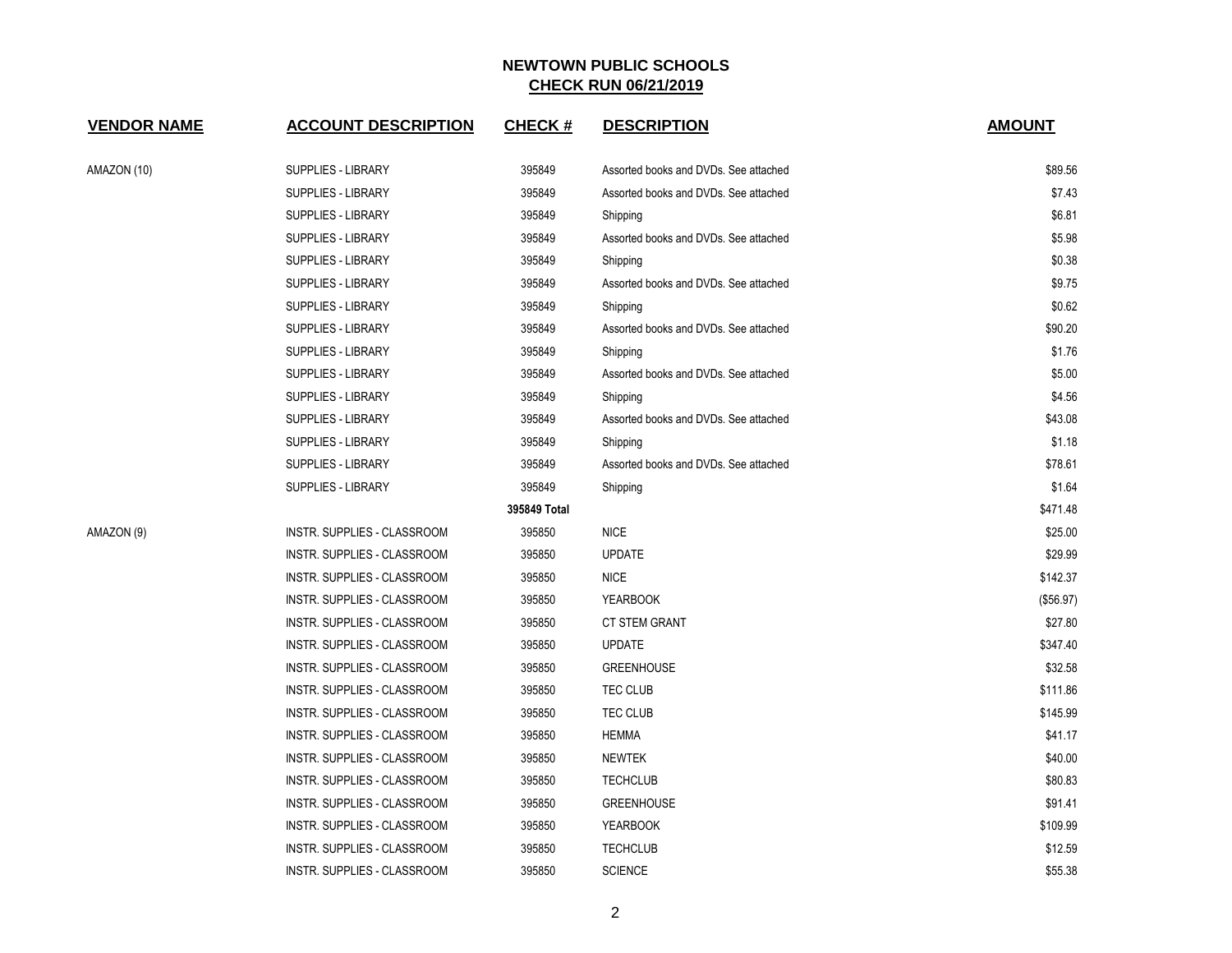| <b>VENDOR NAME</b>        | <b>ACCOUNT DESCRIPTION</b>          | <b>CHECK#</b> | <b>DESCRIPTION</b>                       | <b>AMOUNT</b> |
|---------------------------|-------------------------------------|---------------|------------------------------------------|---------------|
| AMAZON (9)                | <b>INSTR. SUPPLIES - CLASSROOM</b>  | 395850        | <b>HEMMA</b>                             | \$5.99        |
|                           | OFF. SUPPLIES - ADMIN.              | 395850        | <b>SUPPLIES</b>                          | \$12.98       |
|                           | OFF. SUPPLIES - ADMIN.              | 395850        | <b>SUPPLIES</b>                          | \$24.79       |
|                           | OFF. SUPPLIES - ADMIN.              | 395850        | <b>SUPPLIES</b>                          | \$284.99      |
|                           | <b>INSTR. SUPPLIES - GUIDANCE</b>   | 395850        | <b>COUNSELOR WORKSHOP SUPPLIES</b>       | \$31.96       |
|                           | INSTR. SUPPLIES - GUIDANCE          | 395850        | <b>COUNSELOR WORKSHOP SUPPLIES</b>       | \$37.87       |
|                           | <b>INSTR. SUPPLIES - GUIDANCE</b>   | 395850        | <b>COUNSELOR WORKSHOP SUPPLIES</b>       | \$183.10      |
|                           |                                     | 395850 Total  |                                          | \$1,819.07    |
| AMERICAN RED CROSS        | STAFF TRAIN. - HEALTH ADMIN.        | 395851        | CPR/FIRST AID TARING 2018/19             | \$108.00      |
|                           |                                     | 395851 Total  |                                          | \$108.00      |
| AUTO HOME COMMERCIAL      | <b>EMERGENCY REPAIRS - HOM.</b>     | 395852        | PA SYSTEM / CLOCK REPAIRS - HOM          | \$381.34      |
|                           | <b>EMERGENCY REPAIRS - M.S.</b>     | 395852        | PA SYSTEM / CLOCK REPAIRS - NMS          | \$290.06      |
|                           |                                     | 395852 Total  |                                          | \$671.40      |
| AUTOMATED BUILDING SYSTEM | <b>EMERGENCY REPAIRS - RIS.</b>     | 395853        | <b>BAD SENSOR ON CHILLER - RIS</b>       | \$70.01       |
|                           |                                     | 395853 Total  |                                          | \$70.01       |
| AYOUB, CHRISTINA          | STAFF TRAVEL - PUPIL SERV.          | 395854        | <b>TRAVEL</b>                            | \$26.10       |
|                           | STAFF TRAVEL - PUPIL SERV.          | 395854        | <b>TRAVEL</b>                            | \$95.52       |
|                           | STAFF TRAVEL - PUPIL SERV.          | 395854        | <b>TRAVEL</b>                            | \$16.18       |
|                           |                                     | 395854 Total  |                                          | \$137.80      |
| <b>BAGEL DELIGHT</b>      | INSTR. SUPPLIES - CLASSROOM         | 395855        | END OF YEAR FACULTY MEETING              | \$200.00      |
|                           |                                     | 395855 Total  |                                          | \$200.00      |
| <b>BLOMBERG, PETER</b>    | <b>B&amp;G SUPPLIES - CUSTODIAL</b> | 395856        | SHOES (90831)                            | \$150.00      |
|                           |                                     | 395856 Total  |                                          | \$150.00      |
| BOB AND RAY OVERHEAD DOOR | <b>EMERGENCY REPAIRS - GEN.</b>     | 395857        | OVERHEAD DOOR CABLE SNAPPED - MAINT SHOP | \$390.00      |
|                           |                                     | 395857 Total  |                                          | \$390.00      |
| <b>BROCKETT, EUGENIA</b>  | STAFF TRAVEL - PUPIL SERV.          | 395858        | <b>TRAVEL</b>                            | \$57.19       |
|                           | STAFF TRAVEL - PUPIL SERV.          | 395858        | <b>TRAVEL</b>                            | \$21.17       |
|                           |                                     | 395858 Total  |                                          | \$78.36       |
| CONRON, NANCY             | OTHER SUPPLIES - STAFF DEVELOP.     | 395859        | <b>TRAVEL EL SERVICES</b>                | \$59.39       |
|                           | OTHER SUPPLIES - STAFF DEVELOP.     | 395859        | <b>TRAVEL EL SERVICES</b>                | \$14.27       |
|                           |                                     | 395859 Total  |                                          | \$73.66       |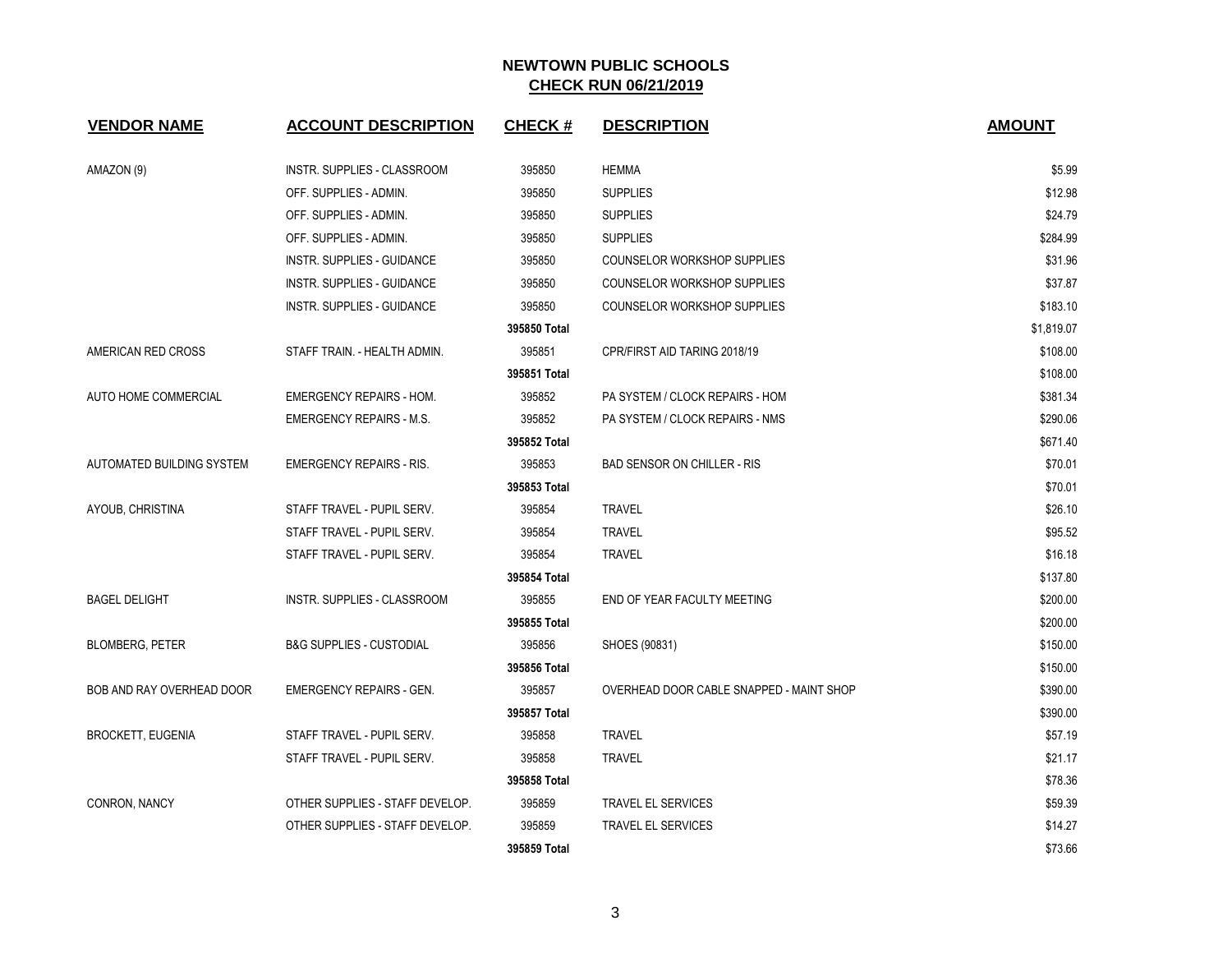| <b>VENDOR NAME</b>           | <b>ACCOUNT DESCRIPTION</b>      | <b>CHECK#</b> | <b>DESCRIPTION</b>                                                       | <b>AMOUNT</b> |
|------------------------------|---------------------------------|---------------|--------------------------------------------------------------------------|---------------|
| DALTON, ANNE                 | SUPPLIES - LIBRARY              | 395860        | RESILIENCE BIO OF STRESS                                                 | \$110.00      |
|                              |                                 | 395860 Total  |                                                                          | \$110.00      |
| DE BRANTES, NATHALIE         | INSTR. SUPPLIES - CLASSROOM     | 395861        | <b>EOY MEETING</b>                                                       | \$102.97      |
|                              |                                 | 395861 Total  |                                                                          | \$102.97      |
| <b>EDADVANCE</b>             | TUITION - OUT-OF-DISTRICT       | 395862        | TUITION - OUT-OF-DISTRICT                                                | \$2,028.60    |
|                              | TUITION - OUT-OF-DISTRICT       | 395862        | TUITION - OUT-OF-DISTRICT                                                | \$5,600.00    |
|                              | TUITION - OUT-OF-DISTRICT       | 395862        | TUITION - OUT-OF-DISTRICT                                                | \$180.00      |
| <b>EDADVANCE</b>             | TUITION - OUT-OF-DISTRICT       | 395862        | TUITION - OUT-OF-DISTRICT                                                | \$5,600.00    |
|                              | TUITION - OUT-OF-DISTRICT       | 395862        | TUITION - OUT-OF-DISTRICT                                                | \$594.00      |
|                              | TUITION - OUT-OF-DISTRICT       | 395862        | TUITION - OUT-OF-DISTRICT                                                | \$5,288.87    |
|                              | TUITION - OUT-OF-DISTRICT       | 395862        | TUITION - OUT-OF-DISTRICT                                                | \$561.00      |
|                              | TUITION - OUT-OF-DISTRICT       | 395862        | TUITION - OUT-OF-DISTRICT                                                | \$561.00      |
|                              | TUITION - OUT-OF-DISTRICT       | 395862        | TUITION - OUT-OF-DISTRICT                                                | \$450.00      |
|                              | TUITION - OUT-OF-DISTRICT       | 395862        | TUITION - OUT-OF-DISTRICT                                                | \$5,211.09    |
|                              |                                 | 395862 Total  |                                                                          | \$26,074.56   |
| <b>FAIR AUTO SUPPLY</b>      | <b>REPAIRS - MAINT.</b>         | 395863        | <b>MAINT VEHICLE REPAIR PARTS</b>                                        | \$33.49       |
|                              | <b>REPAIRS - MAINT.</b>         | 395863        | <b>MAINT VEHICLE REPAIR PARTS</b>                                        | \$24.00       |
|                              |                                 | 395863 Total  |                                                                          | \$57.49       |
| FOLLETT SCHOOL SOLUTIONS     | STAFF TRAIN. - LIBRARY          | 395864        | for Professional Development books for the library collection            | \$86.50       |
|                              | STAFF TRAIN. - LIBRARY          | 395864        | for Professional Development books for the library collection            | \$44.99       |
|                              | <b>SUPPLIES - LIBRARY</b>       | 395864        | 22 books from 2020 Nutmeg Addition, for School Library, please see quote | \$201.23      |
|                              |                                 | 395864 Total  |                                                                          | \$332.72      |
| FONTAINE, MICHELLE           | STAFF TRAIN. - P.E.             | 395865        | TRAINING WORKSHOP FOOD                                                   | \$157.13      |
|                              |                                 | 395865 Total  |                                                                          | \$157.13      |
| <b>FOUR WINDS HOSPITAL</b>   | <b>TUTORS - HOMEBOUND</b>       | 395866        | <b>TUTORS - HOMEBOUND</b>                                                | \$1,026.00    |
|                              |                                 | 395866 Total  |                                                                          | \$1,026.00    |
| <b>FRONTIER</b>              | <b>TELEPHONE &amp; CABLE</b>    | 395867        | TELEPHONE SERV 2018/19                                                   | \$829.86      |
|                              |                                 | 395867 Total  |                                                                          | \$829.86      |
| <b>GLOBAL MECHANICAL LLC</b> | <b>EMERGENCY REPAIRS - H.S.</b> | 395868        | COMPRESSOR REPAIR DUE TO VANDALISM LOWER A WING NO AC                    | \$4,690.69    |
|                              |                                 | 395868 Total  |                                                                          | \$4,690.69    |
| <b>PRIVATE</b>               | TUITION - OUT-OF-DISTRICT       | 395869        | TUITION - OUT-OF-DISTRICT                                                | \$6,500.00    |
|                              |                                 | 395869 Total  |                                                                          | \$6,500.00    |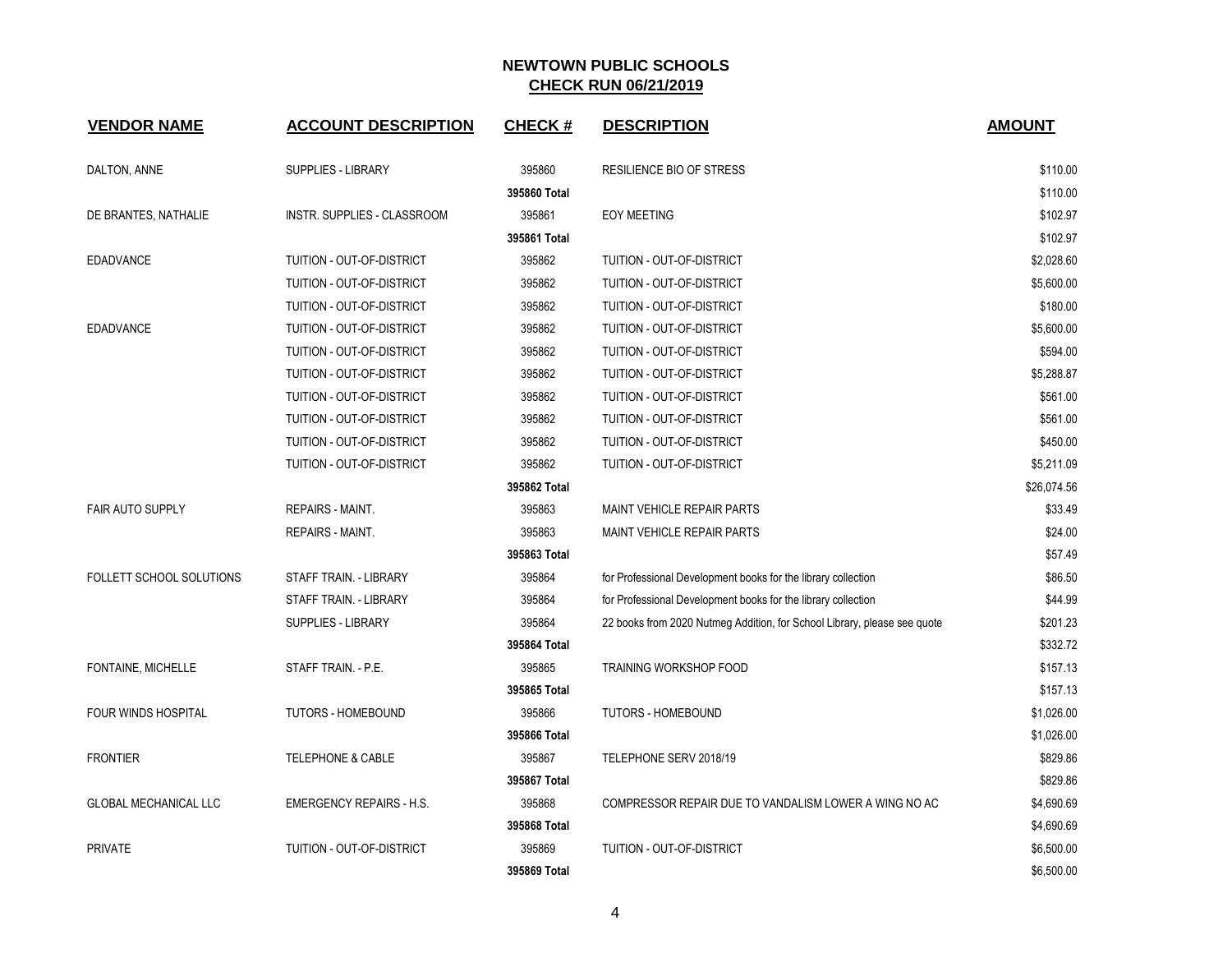| <b>VENDOR NAME</b>             | <b>ACCOUNT DESCRIPTION</b>          | <b>CHECK#</b> | <b>DESCRIPTION</b>                                                     | <b>AMOUNT</b> |
|--------------------------------|-------------------------------------|---------------|------------------------------------------------------------------------|---------------|
| <b>INTEGRITY PIANO SERVICE</b> | CONTRACTED SERV. - MUSIC            | 395870        | fees for payment to Integrity Piano Service for tuning                 | \$138.00      |
|                                |                                     | 395870 Total  |                                                                        | \$138.00      |
| KENNEDY, DANIELLE              | STAFF TRAVEL - PUPIL SERV.          | 395871        | <b>TRAVEL</b>                                                          | \$23.08       |
|                                |                                     | 395871 Total  |                                                                        | \$23.08       |
| <b>PRIVATE</b>                 | TUITION - OUT-OF-DISTRICT           | 395872        | TUITION - OUT-OF-DISTRICT                                              | \$20,000.00   |
|                                |                                     | 395872 Total  |                                                                        | \$20,000.00   |
| LITERACYHOW, INC.              | PROF. SERV. - PSYCH/MED. EVAL.      | 395873        | PROF. SERV. - PSYCH/MED. EVAL.                                         | \$1,875.00    |
|                                |                                     | 395873 Total  |                                                                        | \$1,875.00    |
| LOWELL, KIM                    | INSTR. SUPPLIES - SCIENCE           | 395874        | SCIENCE (96946) & (97089)                                              | \$100.00      |
|                                |                                     | 395874 Total  |                                                                        | \$100.00      |
| MASON W.B. INC.                | OFF. SUPPLIES - BUS. SERV.          | 395875        | <b>SUPPLIES 2018/19</b>                                                | \$37.96       |
|                                | OFF. SUPPLIES - ELEM.               | 395875        | for Office Supplies for Health Offices                                 | \$161.99      |
|                                | INSTR. SUPPLIES - CLASSROOM         | 395875        | For copy paper, colored paper, and other items needed for school year. | \$260.75      |
|                                | INSTR. SUPPLIES - SOC. STUDIES      | 395875        | SS Dept. supplies (encumbered).                                        | \$247.53      |
|                                |                                     | 395875 Total  |                                                                        | \$708.23      |
| MOBILE MINI, INC.              | <b>EQUIP RENTAL - SPORTS</b>        | 395876        | <b>CONTAINER RENTAL</b>                                                | \$95.00       |
|                                | <b>EQUIP RENTAL - SPORTS</b>        | 395876        | <b>CONTAINER RENTAL</b>                                                | \$75.00       |
|                                | EQUIP RENTAL - SPORTS               | 395876        | <b>CONTAINER RENTAL</b>                                                | \$75.00       |
|                                |                                     | 395876 Total  |                                                                        | \$245.00      |
| MORSE & CO, E.A.               | <b>B&amp;G SUPPLIES - CUSTODIAL</b> | 395877        | NABC, CLEAN BY PROXY, DEGREASER - CUSTODIAL SUPPLIES                   | \$11,597.16   |
|                                |                                     | 395877 Total  |                                                                        | \$11,597.16   |
| <b>NEWELL, KAREN</b>           | STAFF TRAVEL - PUPIL SERV.          | 395878        | <b>TRAVEL</b>                                                          | \$20.42       |
|                                |                                     | 395878 Total  |                                                                        | \$20.42       |
| NEWTOWN POLICE DEPT.           | CONTRACTED SERV. - CLASSRM          | 395879        | for traffic control at Moving Up Ceremony                              | \$350.96      |
|                                |                                     | 395879 Total  |                                                                        | \$350.96      |
| NICHOLSON, DARRYL              | STAFF TRAVEL - CLASSROOM            | 395880        | WEATHER BALLOON EQUIPT RECOVERY                                        | \$63.80       |
|                                | INSTR. SUPPLIES - CLASSROOM         | 395880        | TEAM RECOGNITION GIFTS                                                 | \$39.87       |
|                                |                                     | 395880 Total  |                                                                        | \$103.67      |
| NORTHWEST VILLAGE SCHOOL       | TUITION - OUT-OF-DISTRICT           | 395881        | TUITION - OUT-OF-DISTRICT                                              | \$14,484.80   |
|                                |                                     | 395881 Total  |                                                                        | \$14,484.80   |
| NYA SPORTS & FITNESS CENT      | CONTRACTED SERV. - TRANSIT.         | 395882        | Membership for Transition Students.                                    | \$650.00      |
|                                |                                     | 395882 Total  |                                                                        | \$650.00      |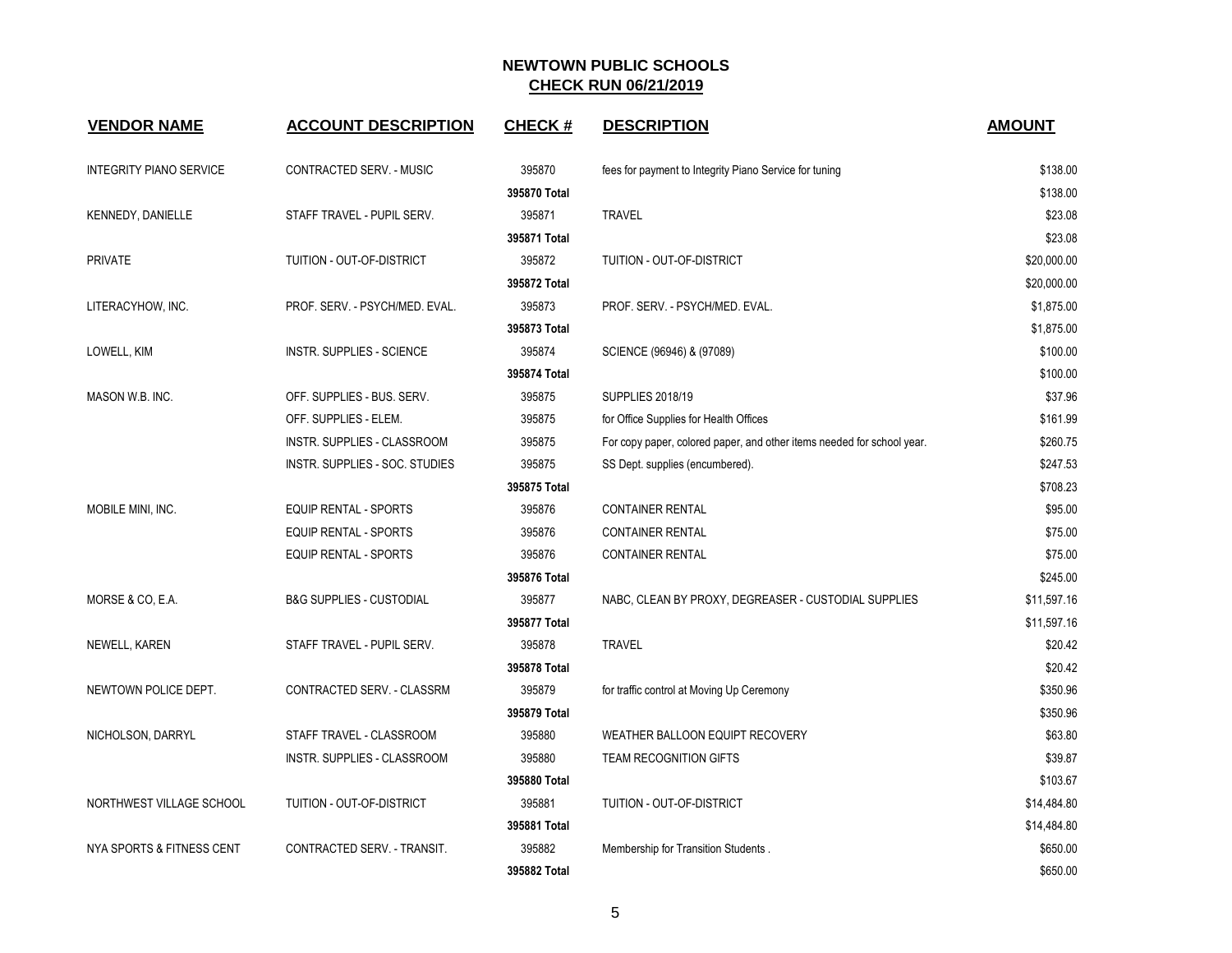| <b>VENDOR NAME</b>           | <b>ACCOUNT DESCRIPTION</b>       | <b>CHECK#</b> | <b>DESCRIPTION</b>                                                 | <b>AMOUNT</b> |
|------------------------------|----------------------------------|---------------|--------------------------------------------------------------------|---------------|
| PETTY CASH - S/H             | INSTR. SUPPLIES - CLASSROOM      | 395883        | PETTY CASH                                                         | \$17.72       |
|                              |                                  | 395883 Total  |                                                                    | \$17.72       |
| PETTY CASH - TECH            | OFF. SUPPLIES - INFO. TECH.      | 395884        | PETTY CASH                                                         | \$122.56      |
|                              |                                  | 395884 Total  |                                                                    | \$122.56      |
| PLAYGROUND MEDIC             | B. & G. REPAIRS - H.             | 395885        | PLAYGROUND REPAIRS - HAWL                                          | \$1,735.00    |
|                              |                                  | 395885 Total  |                                                                    | \$1,735.00    |
| RADACHOWSKY, JENNIFER        | STAFF TRAVEL - PUPIL SERV.       | 395886        | <b>TRAVEL</b>                                                      | \$16.70       |
|                              |                                  | 395886 Total  |                                                                    | \$16.70       |
| REILLY, MEG                  | OFF. SUPPLIES - SUPER.           | 395887        | LUNCHES FOR PRINCIPAL SEARCH                                       | \$307.89      |
|                              |                                  | 395887 Total  |                                                                    | \$307.89      |
| <b>RIFTON EQUIPMENT</b>      | EQUIPMENT - SP/HEAR.             | 395888        | RIFTON MEDIUM ACTIVITY CHAIR QUOTE 12669                           | \$1,938.75    |
|                              |                                  | 395888 Total  |                                                                    | \$1,938.75    |
| RZ DESIGN ASSOCIATES INC.    | <b>PROF. SERV. - B. &amp; G.</b> | 395889        | PROF ENG SERV FIELD ENGINEER                                       | \$4,950.00    |
|                              |                                  | 395889 Total  |                                                                    | \$4,950.00    |
| <b>SCHOLASTIC BOOK FAIRS</b> | <b>TEXTBOOKS - CLASSROOM</b>     | 395890        | Funds to be encumbered for purchase in June at the warehouse sale. | \$889.58      |
|                              |                                  | 395890 Total  |                                                                    | \$889.58      |
|                              | <b>TEXTBOOKS - ENGLISH</b>       | 395891        | For use at warehouse sale in June.                                 | \$560.00      |
|                              |                                  | 395891 Total  |                                                                    | \$560.00      |
| <b>SCHOOL SPECIALTY</b>      | INSTR. SUPPLIES - CLASSROOM      | 395892        | Funds encumbered for Instructional supplies for grade k-4          | \$758.66      |
|                              |                                  | 395892 Total  |                                                                    | \$758.66      |
| <b>PRIVATE</b>               | TUITION - OUT-OF-DISTRICT        | 395893        | TUITION - OUT-OF-DISTRICT                                          | \$11,666.66   |
|                              |                                  | 395893 Total  |                                                                    | \$11,666.66   |
| SOLTERRA ACADEMY             | TUITION - OUT-OF-DISTRICT        | 395894        | TUITION - OUT-OF-DISTRICT                                          | \$7,810.00    |
|                              | TUITION - OUT-OF-DISTRICT        | 395894        | TUITION - OUT-OF-DISTRICT                                          | \$3,660.80    |
|                              | TUITION - OUT-OF-DISTRICT        | 395894        | TUITION - OUT-OF-DISTRICT                                          | \$7,810.00    |
|                              | TUITION - OUT-OF-DISTRICT        | 395894        | TUITION - OUT-OF-DISTRICT                                          | \$3,660.80    |
|                              |                                  | 395894 Total  |                                                                    | \$22,941.60   |
| <b>TOM'S SERVICE LLC</b>     | REPAIRS - CAFETERIA              | 395895        | <b>REPAIR WARMER</b>                                               | \$80.00       |
|                              |                                  | 395895 Total  |                                                                    | \$80.00       |
| <b>TORRCO</b>                | B. & G. REPAIRS - M.S.           | 395896        | HOT WATER VALVE REPAIR - NMS                                       | \$220.98      |
|                              |                                  | 395896 Total  |                                                                    | \$220.98      |